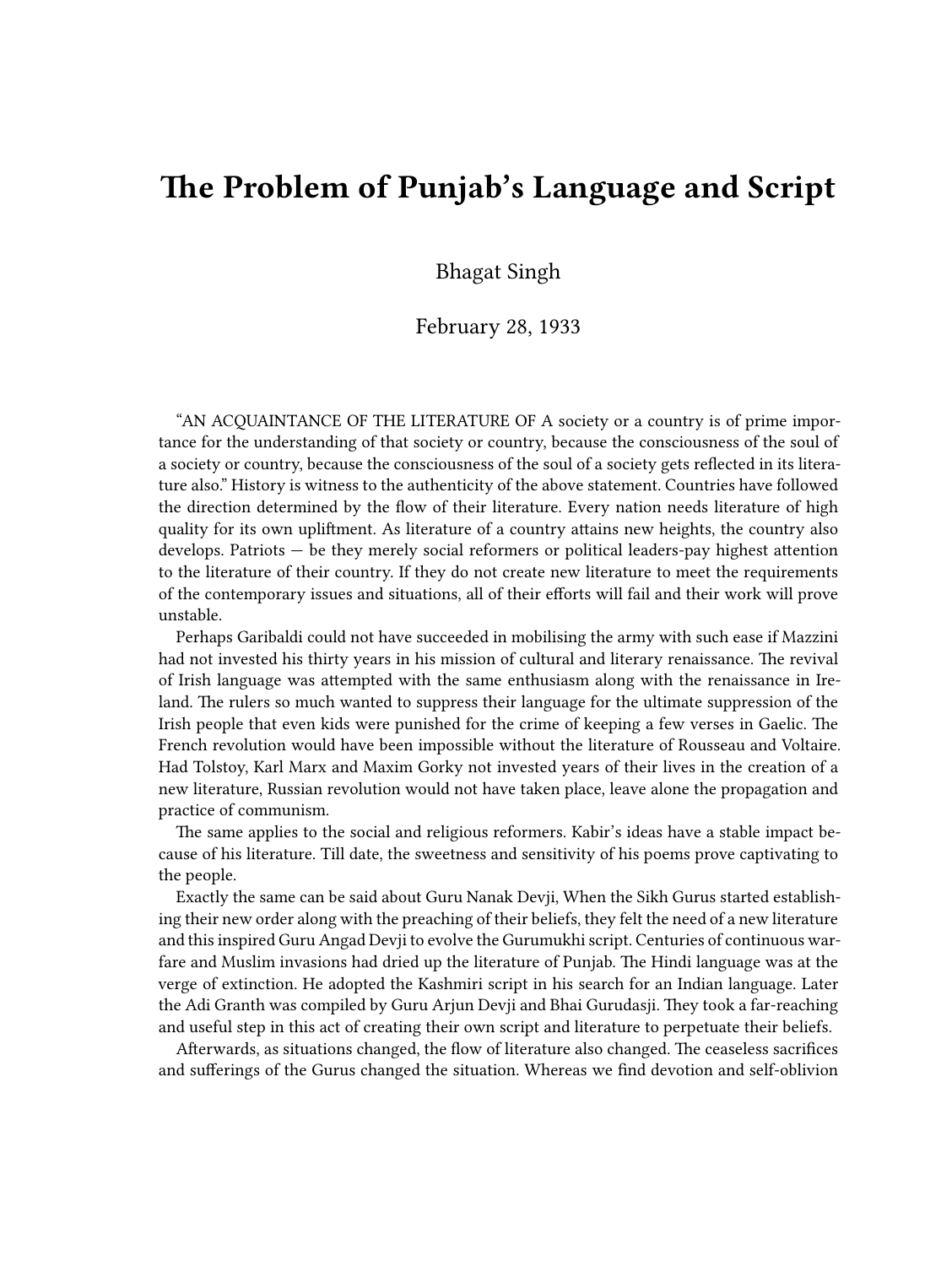in the preaching of the first Guru, and experience a sense of self-effacement in the following couplet:

#### **Nanak nanhe ho rahe, jaisi nanhi doob.**

#### **Aur ghas jari jaat hai, doob khoob ki khoob**

(Nanak asks all to be as humble and insignificant as the doob grass. While all other grasses are burnt down, dood continues to flourish.)

We find a sense of fellow-feeling and helpfulness for the oppressed in the preaching of Guru Shri Teg Bahadurji:

#### **Baanhi jinhan di pakadiye, sir dijiye baanhi na chhodye,**

#### **Guru Teg Bahadur bolya, dharati pai dharam na chodye.**

(Whomsoever you provide protection, you should be prepared to sacrifice yourself but not that protection. Guru Teg Bahadur asks you not to forsake your religion on this earth.)

After his sacrifice, suddenly, we sense a warrior spirit in the preaching of Guru Gobind Singhji. When he realised that a mere spiritual devotion could not do anything, he started Chandi worship and turned Sikh community into a community of worshippers and warriors by synthesising spiritualism and fighting. We find in his poems (literature) a new spirit. He writes:

#### **Je tohi prem khelan da chav, sir dhar tali gali mori aav,**

#### **Je it maarag pair dharijai, sir dijai kaan no dijai.**

(If you are interested in playing the game of love, put your head on your palm and then only enter my lane. In case you put your feet on this path don't fall back, even if you have to loose your life.) And then:

# **Soora so pahchaniye, je lade deen ke het, Purja-purja kat mare, kabhu na chhade khet.**

(Only he is brave who fights for the cause of the poor. He may be cut into pieces and may be killed, but he should not leave the field.)

And then suddenly, the sword-worship starts.

Carrying the same spirit Baba Banda and other fought Muslim ruler ceaselessly. We find later that when Sikhs are reduced to mere groups of anarchists, declared outlaws, and were continuously compelled to be confined to the forests, no new literature could be created. They had a warrior spirit, a sense of courage and sacrifice and a spirit to continue their war against Muslim rulers, but they could not chalk out their future beyond this . this explains why these warrior groups fought among themselves. It is here that their lack of contemporary spirit worries us. If a warrior and shrewd ruler like Ranjit singh had not emerged afterwards, Sikhs would have gone down bereft of any high ideal or spirit to have mobilised them.

Along with all this, one more point deserves attention. All the Sanskrit literature, put together, failed to revive the Hindu society; new literature had to be written in a contemporary modern language. Till date, we feel only the effect which was created by that literature of contemporary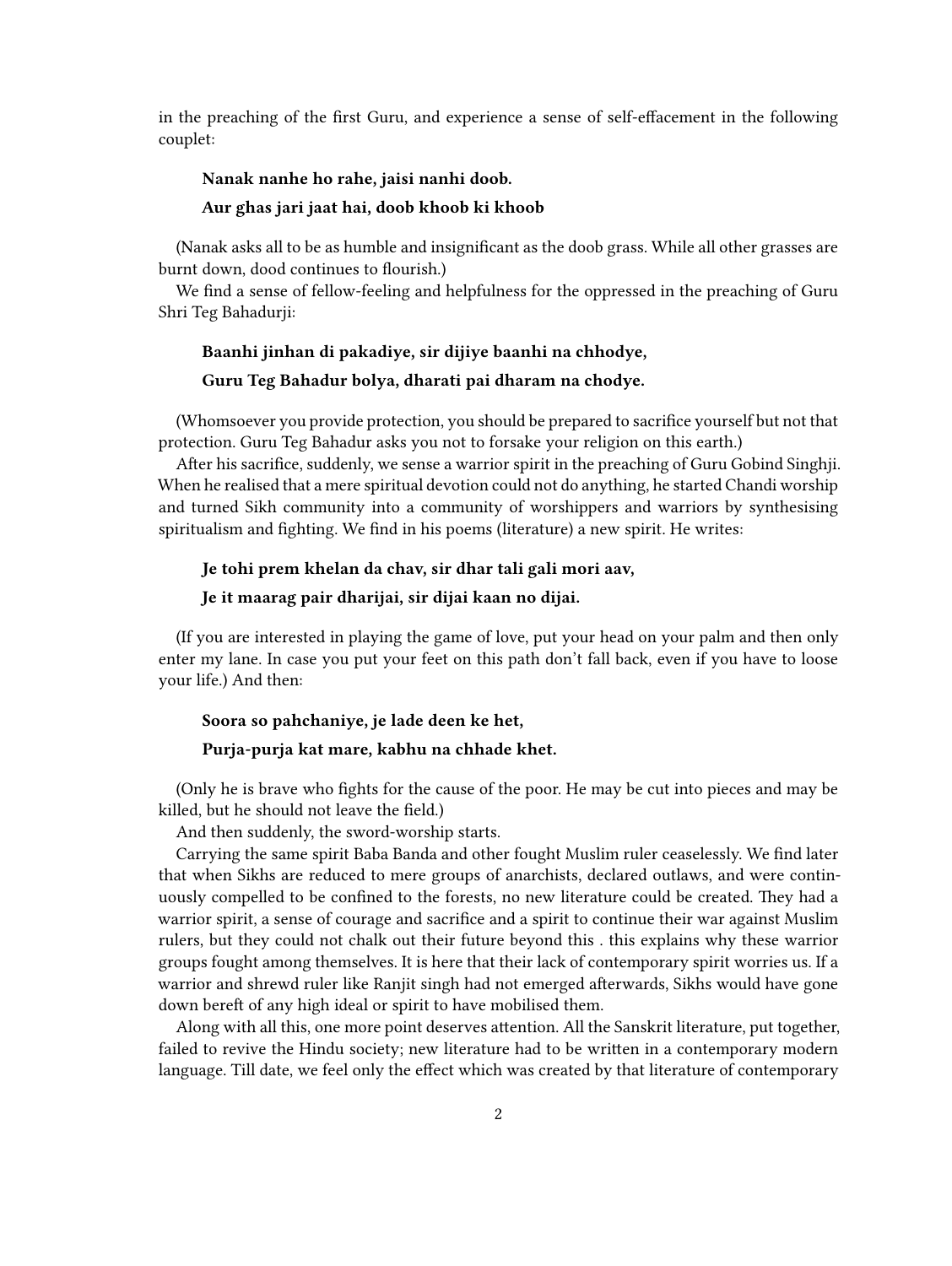spirit. Even for a person of proper education and comprehension, the hymns of unintelligible Sanskrit and ayats of classical Arabic cannot be as enthusing as is possible by the simple statements in a simple language.

A short history of Punjabi language and literature is sketched out above. Now we turn to our times. Swami Vivekananda in Bengal and Swami Ramtirtha in Punjab were born approximately at the same time. Both were 'great' in the same sense. Both got fame for establishing Indian metaphysics abroad. Swami Vivekanand's mission became a permanent institution in Bengal while Punjab misses a memorial to Swami Ramtirtha. In spite of having significant differences in their thinking, we find strong similarities at the roots. Whereas Swami Vivekananda was preaching Karma Yoga, Swami Ramtirtha was singing in blissfulness:

# **Ham rukhe tukade khayenge, Bharat par ware jayenge, Hum sukhe chane chabayenge, Bharat ki baat banyenge, Ham nange umar bitayenge, Bharat par jaan mitayenge.**

( We shall subsist on crumbs but sacrifice ourselves for bharat, We shall go naked the whole life, but offer our lives for Bharat.)

Several times, he wept while seeing the setting sun in America, and said:" Now you are rising in my beloved country. Drop my tears like dew-drops over beautiful water-fed fields of India." Such a great devotee of the country and God was born in our province and , if we do not have even a single memorial to him, what else could explain that, except our literary backwardness?

This we feel at every step. Many great men born in Punjab, who are comparable to Shri Devendra Thakur and Keshav Chandra Sen of Bengal, but we did not respect them and easily forgot them after their deaths-for example, guru Gyan Singhji, etc. We find only one reason on bottom, and that is the total lack of literacy interest and awakening, The truth is that no country or community can progress without its literature. But language is the primary need of literature and this is absent in Punjab. In spite of releasing this handicap for long, the question of language has still remained unresolved. The main reason behind this is the unfortunate communalisation of language in our province, in other provinces, we find that Muslims have fully adopted their provincial languages. In the literary world of Bengal. Poet Nazrul-Islam is a shining star. Latif Hussain 'Natwar' is prominent among the Hindi poets . the same is true of Gujrat also.

But Punjab is unfortunate. Here ,even Hindus and Sikhs are not united, leave the Muslims alone.

Punjab should have been the language of Punjab, like other provinces, but since this has not happened, as this question is a spontaneous question, Muslims have adopted Urdu. Muslims totally lack Indianness, therefore they want to prorogate Arabic script and Persian language. While failing to understand the importance of Indianness in the whole of India, they fail to understand the importance of one language, which could only be Hindi. That is why they keep repeating the demand for Urdu like a parrot and take an isolated position.

Then comes the turn of the Sikhs. Their whole literature is in the Gurumukhi script. Hindi is very there as a component, but Punjabi constitutes the main component. Therefore, the Sikhs adopted Punjabi written in Gurmukhi as their language. They could not leave that at any cost. They embraced that by making it a communal language.

The Arya Samaj emerged on the other side. Swami Dayanand propagated the feeling for the spread of Hindi throughout Bharatvarsha. Hindi became a religious component of the Arya Samaj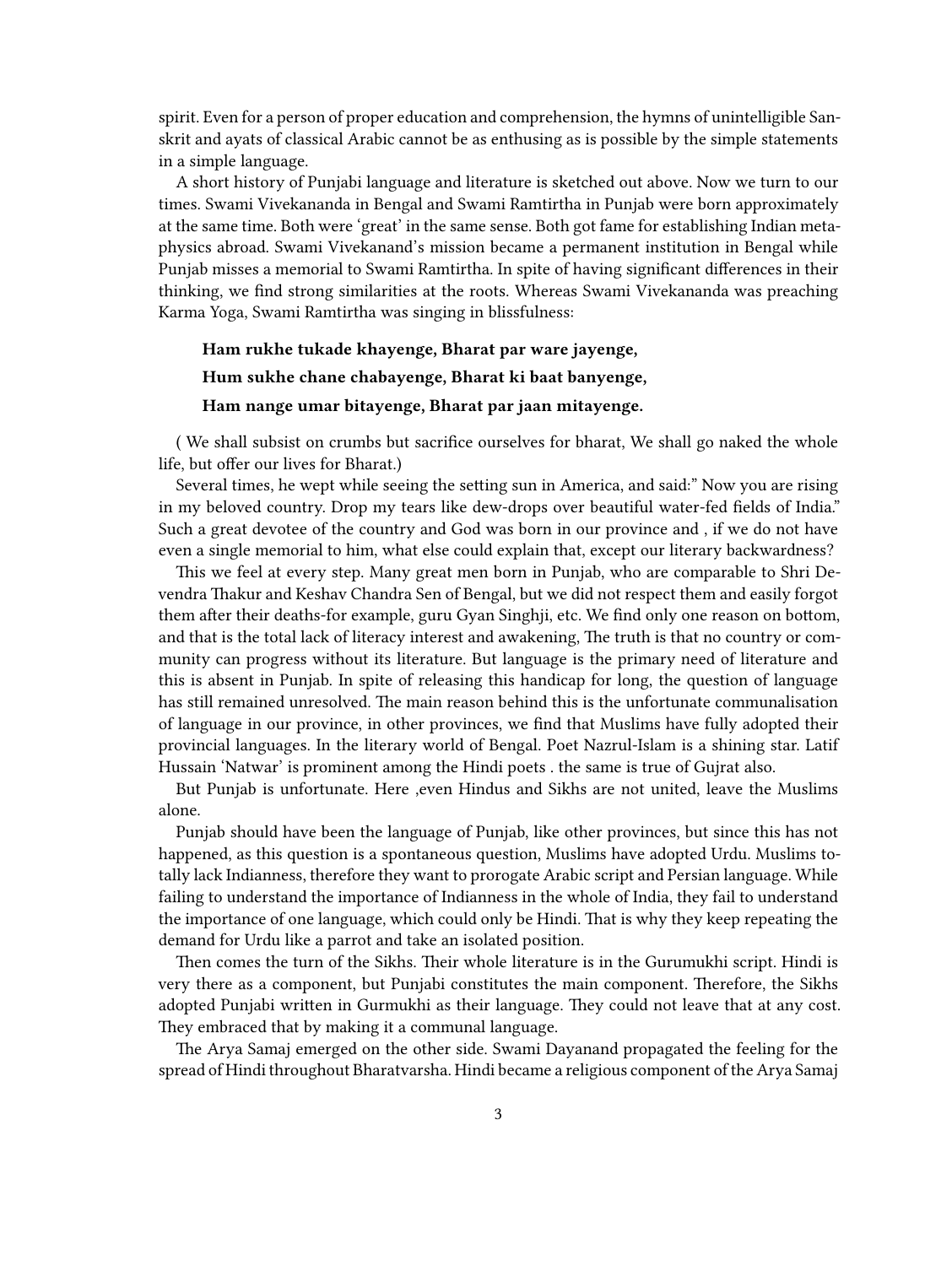movement. These religion attachment benefited the language in one way. That is , while Sikh staunchness secured Punjabi, the insistence of Arya Samajists helped Hindi secure a place of its own.

In the early days of Arya Samaj movement, the Sikhs and Arya Samajists used to have religious gathering at the same place. At that time they had no feelings of being different, but afterwards, a few sentences of Satyartha Prakash caused malice and mutual hatred. The Sikhs, swept in the same stream, started hating even Hindi as well. Other did not take even notice of it.

Afterwards, it is said, an Samaji leader, Mahatma Hansrajji held consultations with many leaders and proposed that if they accept the Hindi script, he would get the Punjabi language in Hindi script, he would get the Punjabi language in Hindi script reognised in the University. But they could not understand the importance of this proposal because of their narrow-mindedness and absence of literary awareness. At this moment, three views prevail in Punjab. Firstly, there is strong attachment for urdu among the Muslims; secondly, for Hindi among Arya Samajis and certain other Hindus; and thirdly, for Punjabi.

It will not be important here to deal with all the languages one by one. First of all, we shall consider the Muslims view. They are staunch supporters of Urdu. At the present time, this language is dominant in Punjab. This is also the language of the court. Then some Muslims say that Urdu scripts saves space. This may be quite right, but the most important question before us at this juncture is to make India a unified nation, but this cannot be done all at once. For this we have to move step by step. If we cannot adopt one language for the whole of India at the moment, we should at least adopt one script. The urdu script cannot be called a perfect one and the most important point is that it is based on the Persian language. The flights of imagination of urdu poets- even if they are hindi (Indian)- reach the saaqis (bar-maids) of Persia and date palms of the Arbs countries. Kazi Nazrul-Islam's poems refer to Dhurjate.vishwamitra and Durvasa quite frequently, but our Punjabi Hindi-Urdu poets could not even think of them. Is it not a matter which makes one sad? Their ignorance of Indianness and Indian literature is the main reason of this. When they cannot imbibe Indianness, how can their literature make us Indian? Students confined to the study of urdu cannot attain the knowledge of the classical literature of India. It is not that these texts cannot be translated into a literary language like urdu, but it will be usefull only to a persian in hia pursuit concerning Indian literature.

It will Suffice to say in support of the above statement that when simple words like Arya and Swarajya are written as 'Ariya' and ;swarajia', what will happen to the deep metaphysical topics? Only a few days back, a government translator, using the urdu script, mistook sage Nachiketa as 'neechi Kutia' which can be translated as a 'bitch of low origin', while translating an Urdu book Qaumen kis Tarah Zinda Rah Sakti Hain(How nationalities can survive) by Lala Hardayalji, M.A . it was neither Lalaji's fault nor the translator. iT was only a shortcoming of the Urdu script and the dissimilarity between Urdu and Hindi languages and literature.

Indian languages and script prevail in the rest of India. In such a situation, should we get absolutely isolated from India point is that, among Muslim writers, the staunch supporters of Urdu write highly Persianised Urdu. The Muslim newspapers like Zamindar and Siyasat have strong Arabic influence which is quite incomprehensible to common people. How can this be propagated in such a situation? We wish our Muslim brothers, while sticking to their religion, think of Indianising themselves like Kamal the Turk. India's salvation is possible only that way. Instead of making language a communal question, we should adopt a wide perspective.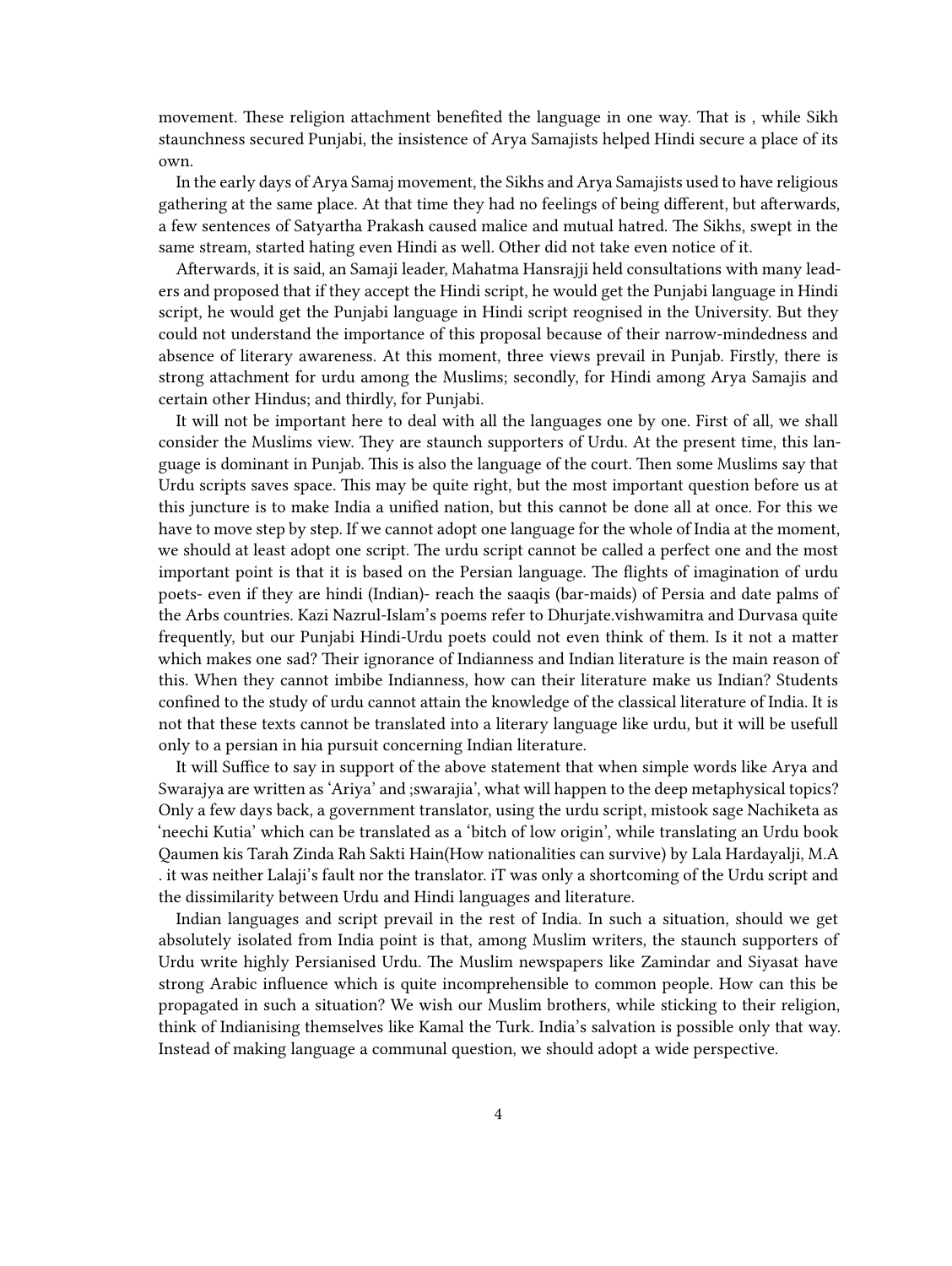We will now return to the problem of Hindi and Punjabi. Many idealists entertain a vision of the world turned into one single nation, one global nation. This ideal is beautiful and one should keep it before oneself. But this cannot be achieved today; all of our steps, all of our efforts should be directed towards enhancement of happiness by uniting all nationalities, countries and nations into one strong bond. Before that, we have to realise that ideal in our own country. We have to adopt one language, one script, one literature, one ideal and one nation, but the adoption of a single language precedes all the other unites, so they we can communicate with and comprehend each other. A Punjabi and a Madrasi must not sit together mute at a gathering, but try to communicate their ideas and emotions, and this should be done in our own language, Hindi, rather than in an alien language like English. Even this ideal will take years to be realised. First of all, we should create literary awareness in this endeavor, not among a few but in the masses. The people's own language is essential for creating literary awareness among the people. On the basis of this logic, we say that you can succeed in Punjab only in Punjabi language.

Till now, Punjabi has not been able to become a literary language of the central Punjab, which is written in the Gurmukhi script, is now Known as Punjabi. It is neither widely prevalent nor has any literature or scientific significance. It was left unattended earlier, but even now the deficiency of its script disturbs those who now attending to it. All the words, cannot ending without the sound ' a') and its inability to write compound letter; even the word 'Poorna'(complete) cannot be written. This script is thus even more incomplete than Urdu, but when we already have a scientific and perfect Hindi script, what is there to feel hesitant about adopting it? The Gurmukhi script is only distorted form of the Hindi script. Right from the start All the rules are same, then. How much will we be benefited by our immediate switch over to this. The Punjabi language will start developing immediately by adopting this perfect script. And there is ni problem in its problem in its propagation. Hindu women of Punjab already know this script. The DAV school and Sanatan Dharma schools teach only in Hindi, what could be the problem in such a situation? We shall plead with the supporters of Hindi that, ultimately and certainly, only Hindi will be the language of the whole Bharat, but it will be more convenient to propagate it from now on. Punjabi will become like Hindi by adopting the script and then all the differences will disappear; and it is desirable, too that common people could be educated which is possible only through our own language in our own script. See this Punjabi poem:

#### **O rahiya rahe jandya, sun ja gall meri**

#### **Sir to pag tere balait di, ihnun fuk muatara la.**

(o passer by, listen to me.Burn that foreign turban Which thou art wearing on thy head, And take to 'Muatara'.)

Even beautiful Hindi poems cannot cast an impression comparable to this, as they have not yet made a place right in the hearts of the people. They still seem somewhat alien. It is so because Hindi is based on Sanskrit. And the Punjab has gone farther away from that. Persian has maintained its dominance in Punjab to a large extent. For example, a collection of things become 'cheezan' here instead of 'cheezain'. This principle prevails throughout. What is being emphasised here is that Hindi is still far from Punjabi heart in spite of being close to Punjabi; of course, Punjabi will come closer to Hindi when it will adopt the Hindi script attempt creating its literature.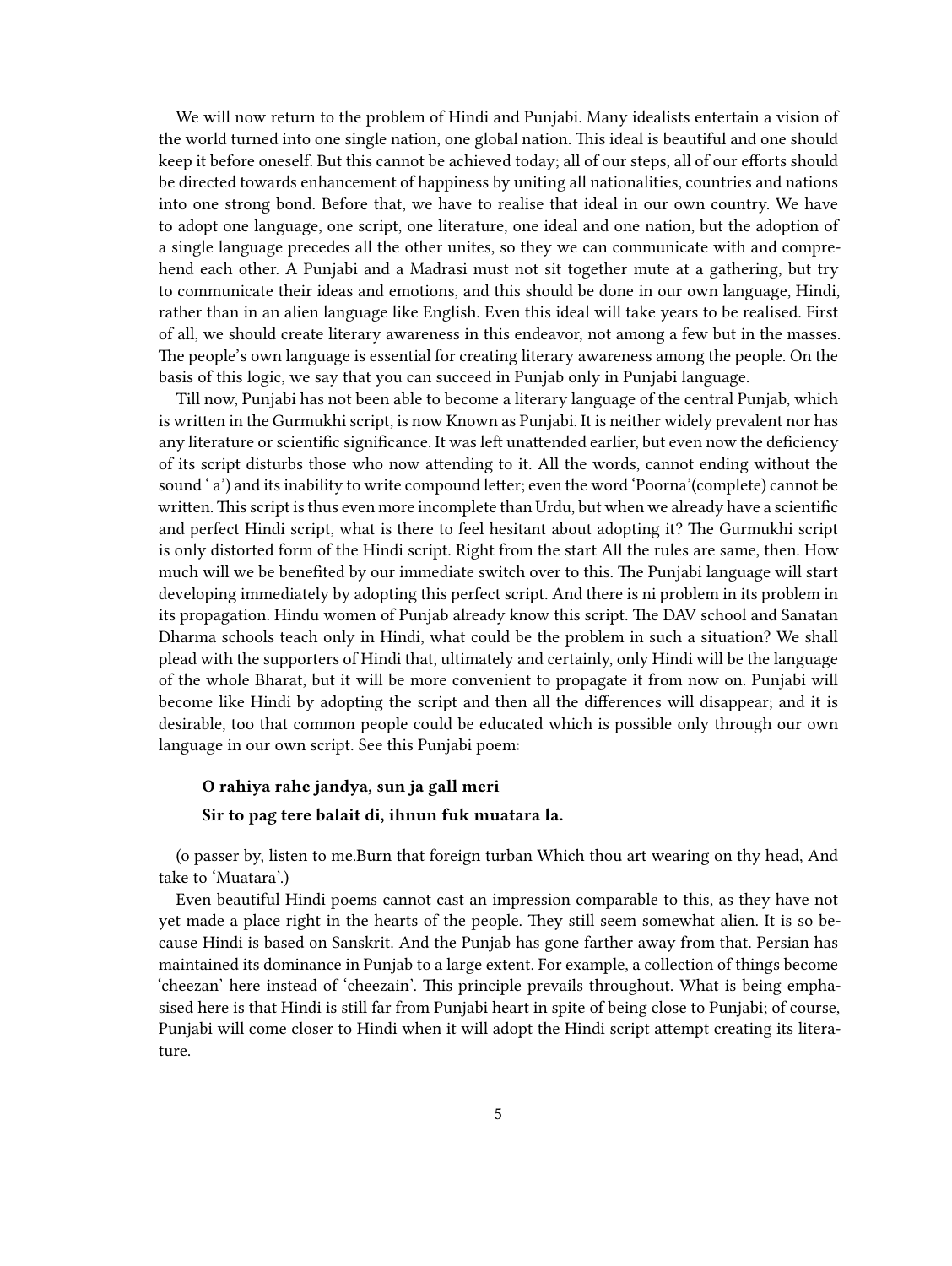By now almost every major issue has been discussed here. Only one thing now remains to be said. Many people argue that the Punjabi language lacks sweetness, beauty and emotions. This is absolutely baseless. Only recently the sweetness, beauty and emotions. This is absolutely baseless. Only recently the sweetness of this song hypnotised Kavindra Ravindra:

# **Lachhiye, jitthe tu pani doliya, Utthe ug paye sandal de boote.**

( o Lachhi, where you split water at that place sandlewood trees have sprouted.) many more examples could be cited. Is the following couplet even the least inferior to the poems of any other language?

# **Pipal de pattya ve kehi khadkhad layee ae, Patte jhade purane hun rut navayan di aayee ae.**

(Pipal leaves, why are you making noise?

The old leaves have fallen and the season for new leaves has come.)

And when Punjab is sitting alone or in the group, will any other language move them to the extent these lines of Gauhar can:

**Lam lakkhan to karoran de shah vekhe Na musafiran koi udhar dende, Dine raatin de kuch dere, Na unhan gulan di vasana te Bhauren bahande gulan di vasana te Na sappan de muhan te koi pyar denda, Gauhar same salook han jyuadya de Moyan giyan un tar koi visar denda.**

(i have seen armies of lakhs of millionaires. No one gives loan to the passers-by who never stay, never reside at one place. No one trust them. Black — beetles sit on flowers because of their smell. No one gives love at the hoods of the snakes. O Gauhar, good behavior and welcome is for those who are alive, but everyone says good-bye at the time of death.)

**Jeev jyudiyan nu kyon marna ae Jekar nahintu moyan nn jiaun joga, Ghar aaye sawali nu kyon ghurna ae Jekar nahin tu hatthin khair joga; Mile dilan tu bichhadyan nu milaun joga, Gauhar barhiya rakh band khaane Jekar nahin tu nekiyan kumaun joga.**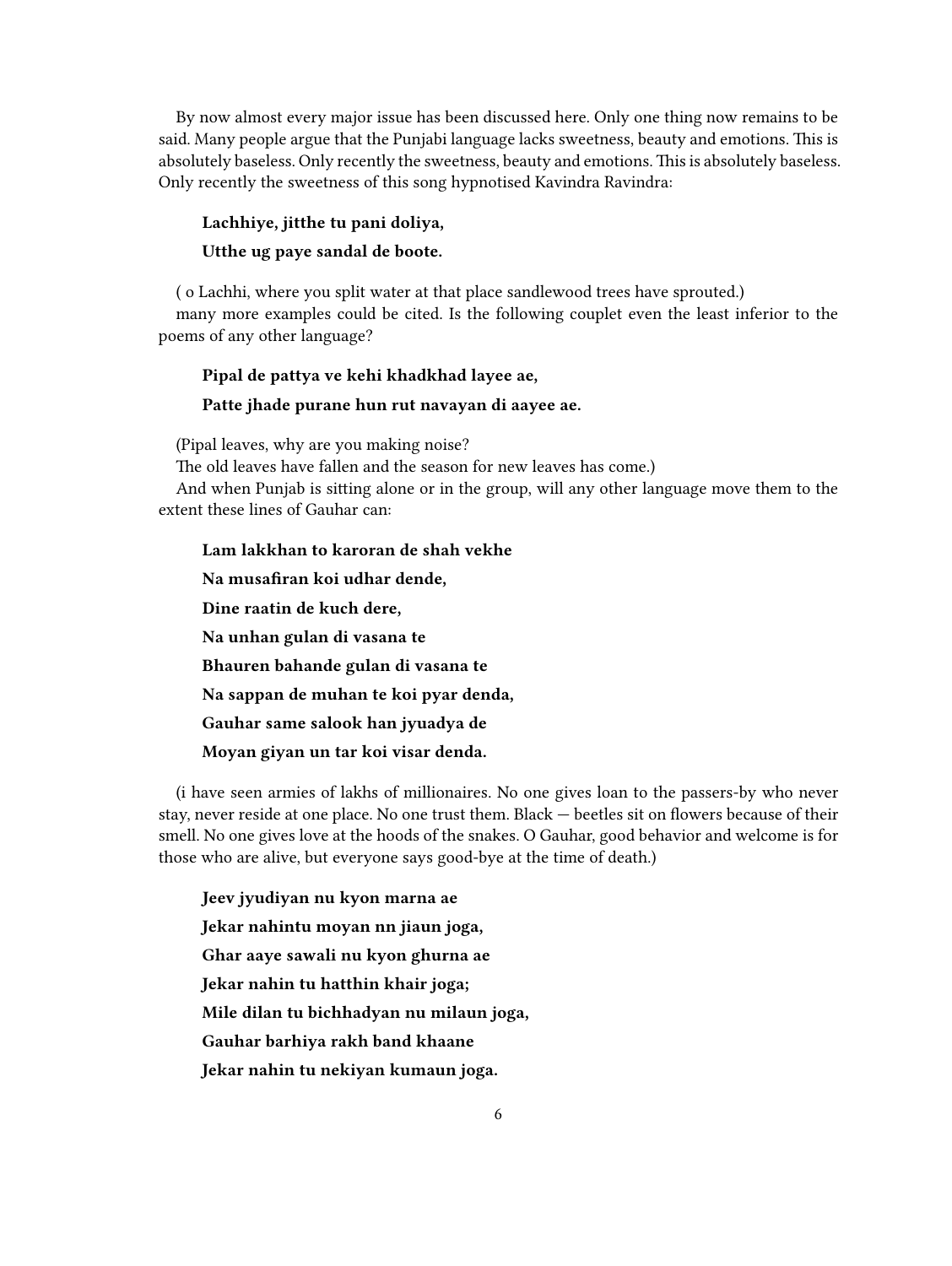(why kill living beings when you are not able bring the dead back to life? Why do you stare at the beggar who has come to your door when you are not able to give him something? Why break the union of hearts if you are not able to reunite hearts that are separated? O Gauhar, if you cannot do go to others, then keep your good food and room closed.)

And now -a-days brilliant poets like Dard, Mastana, Dewana are enriching the Punjabi's poetry.

It is a pity that such a sweet, such a captivating language has not been adopted even by the Punjabis themselves. They still refuse; and this is the crux of the problem. Everyone backs his arguments on the basis of religious convictions. The only problem concerning the language and script of Punjab is to remove this obstruction, but the hope lies in the increasing literary awareness among the sikhs. Hindu also have it. Why not at all well-meaning people decide by mutual deliberations? This is the only way to arrive at a solution. The question can attended to by renouncing religious considerations. It should be attempled accordingly and the recognition of Punjabi language of a journal like Prem of Amritsar. This way the problem is resolved. After the elimination of this irritant, Punjab will have such beautiful and 'quality' literature that it will also be counted among the good language of India.